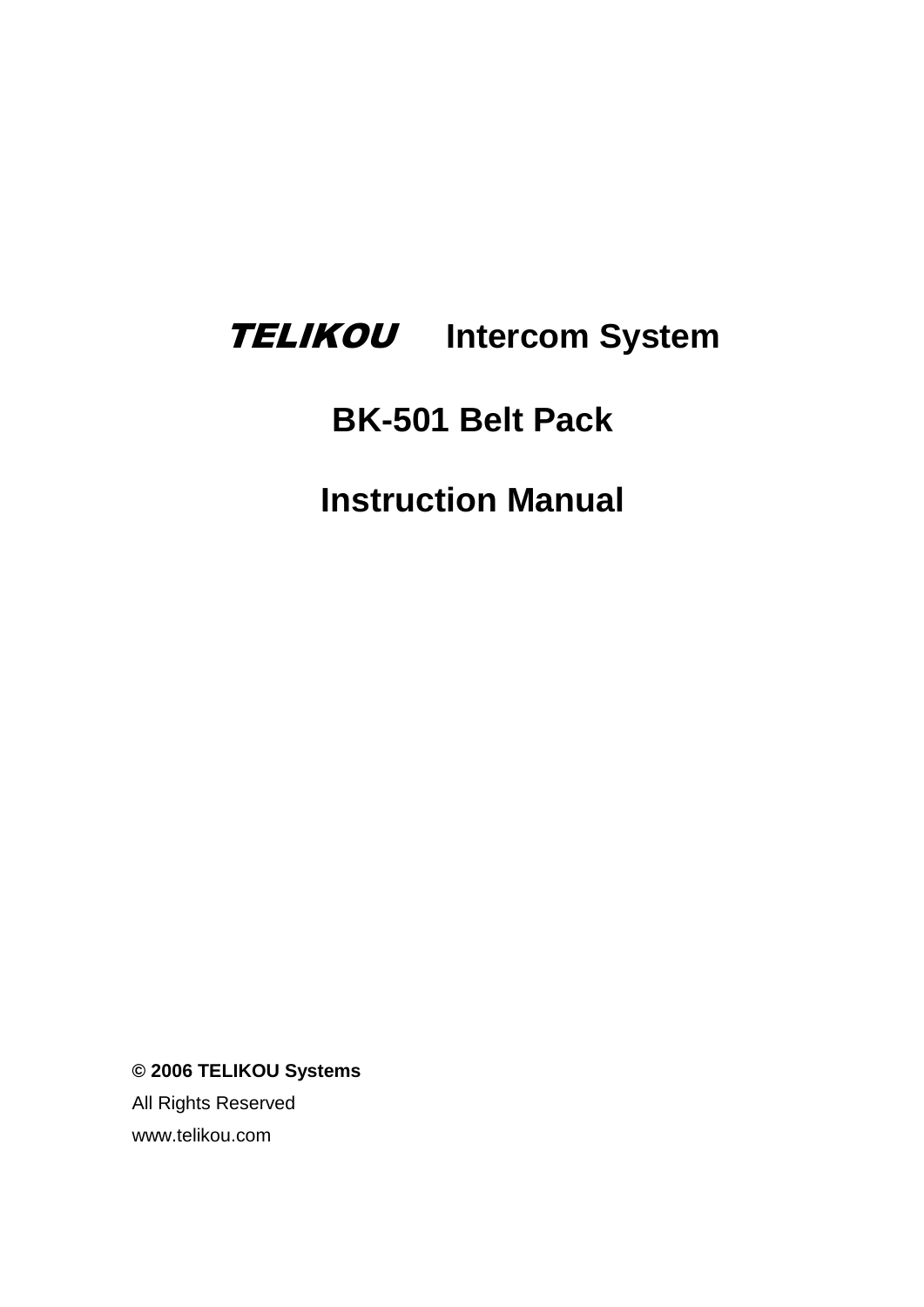#### **Introduction**

Thank you for choosing TELIKOU intercom product. BK-501 beltpack can work with any TELIKOU Intercom standard main station, and it is suitable for TV station, communication command center, outside broadcast van, show, project test field, and other applications where communication is required.

This system adopts wired connection, and has following features, free of external emission interference, stable and reliable performance, flexible configuration, full-duplex communication, clear and loud communication sound, easy operation, and strong noise resistance.

## **Quick start**

1. Connect the BK-501 belt pack to an intercom main station by XLR-3 cable. If belt pack receives DC power, the Power LED will light.

2. Turn volume control knob to the end by anticlockwise rotation, then plug in the headset.

3. Press 'Mic' button will light the green indicator which indicates the microphone is turned on.

4. Adjust sidetone (Sidetone adjustment is next to the belt-clip) and volume level; make sure the voice level which you heard from earphone is the minimum.

5. Press Call button to send a signal to main station.

6. When the communication is finished, press 'Mic' button again to turn off the microphone. The microphone indicator will off as well.

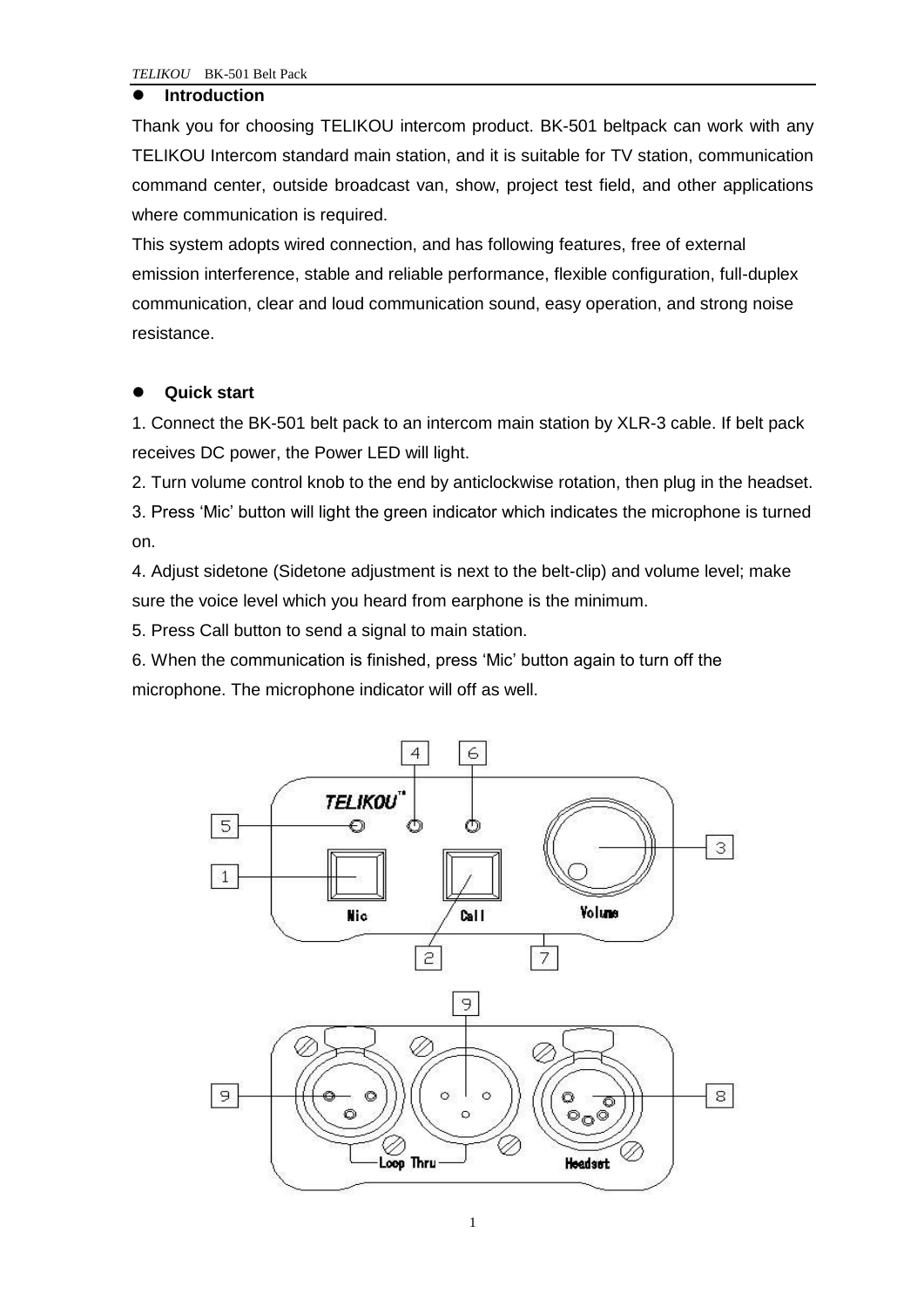#### **Basic operation**

#### **1. Talk Button**

#### **1. Mic Button**

Mic button is a momentary button. Holding the Mic button turns on the microphone of connected headset and the microphone indication LED.

## **2. Call Button**

Pressing call button will send a call signal to the intercom system. And red LED indicator above will light.

## **3. Volume Control**

This control is used to adjust the volume level which heard from connected headset.

#### **4. Power LED**

A green LED indicator indicates if BK-500 is powered.

## **5. Mic LED**

A green LED indicator is controlled by Mic button..

## **6. Call LED**

A red LED indicator indicates a call signal when received from the intercom system. It means a talk request from some station.

#### **7. Headset connector**

XLR-4M/5F connector

Pin out configuration as follow:

Pin 1--Head Microphone common

Pin 2--Head Microphone hot

Pin 3--Earphone common

Pin 4--Earphone hot

Pin 5--Null

#### **8. Intercom cable connectors**

A pair of internal parallel connected XLR-3 connectors is set for loop through connection of the intercom station.

Pin out configuration as follow:

Pin 1--Common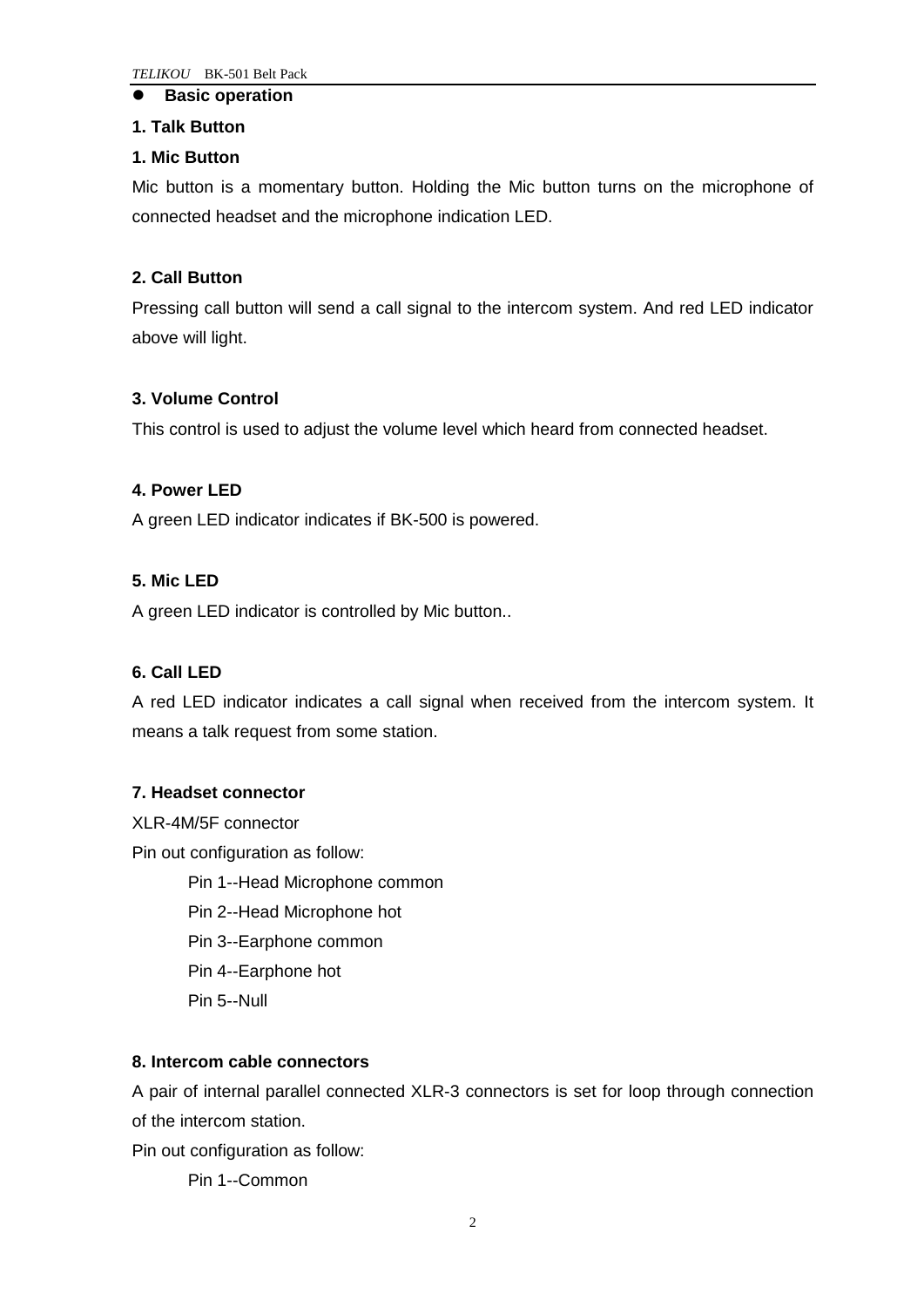*TELIKOU* BK-501 Belt Pack

#### Pin 2--DC supply (15-30V)

Pin 3--Audio signal

## **•** Troubleshooting

#### **Problem: Listen level too high or too low**

Cause 1: More than one Terminal in the system or non Terminal Solution 1: Check every channel, each channel must only have one Terminal.

## **Problem: Microphone level too high or too low**

Cause 1: Mouth is far or close to the mouth Solution 1: Adjust the distance between microphone and mouth

## **Problem: System feedback (Acoustical)**

Cause 1: Listen level control at this station or a remote station is set too high Solution 1: Adjust

Cause 2: Sidetone null control at this station or a remote station is not adjusted correctly Solution 2: Adjust. Refer to the procedure in the Front Panel section of this manual.

Cause 3: Channel un-terminated. Solution 3: Set the MS-800 termination switch to the ON position.

Cause 3: A headset cord is too long or jointing quality. Solution 3: Check headset cord

#### **Problem: Can not turn on the Mic function**

Cause 1: The connection among TELIKOU main stations must go via Online connector on rear panel. The Online connector of this station connected to the Intercom Line connector of another station.

Solution 1: Check the connection of Online connector

## **Specifications**

#### **1. Pre- Amplifier (From Microphone to Line)**

Dynamic Headset Mic impedance: 200 ohm Voltage Gain: 49±3dB Bandwidth: 40Hz-8000Hz ±2dB